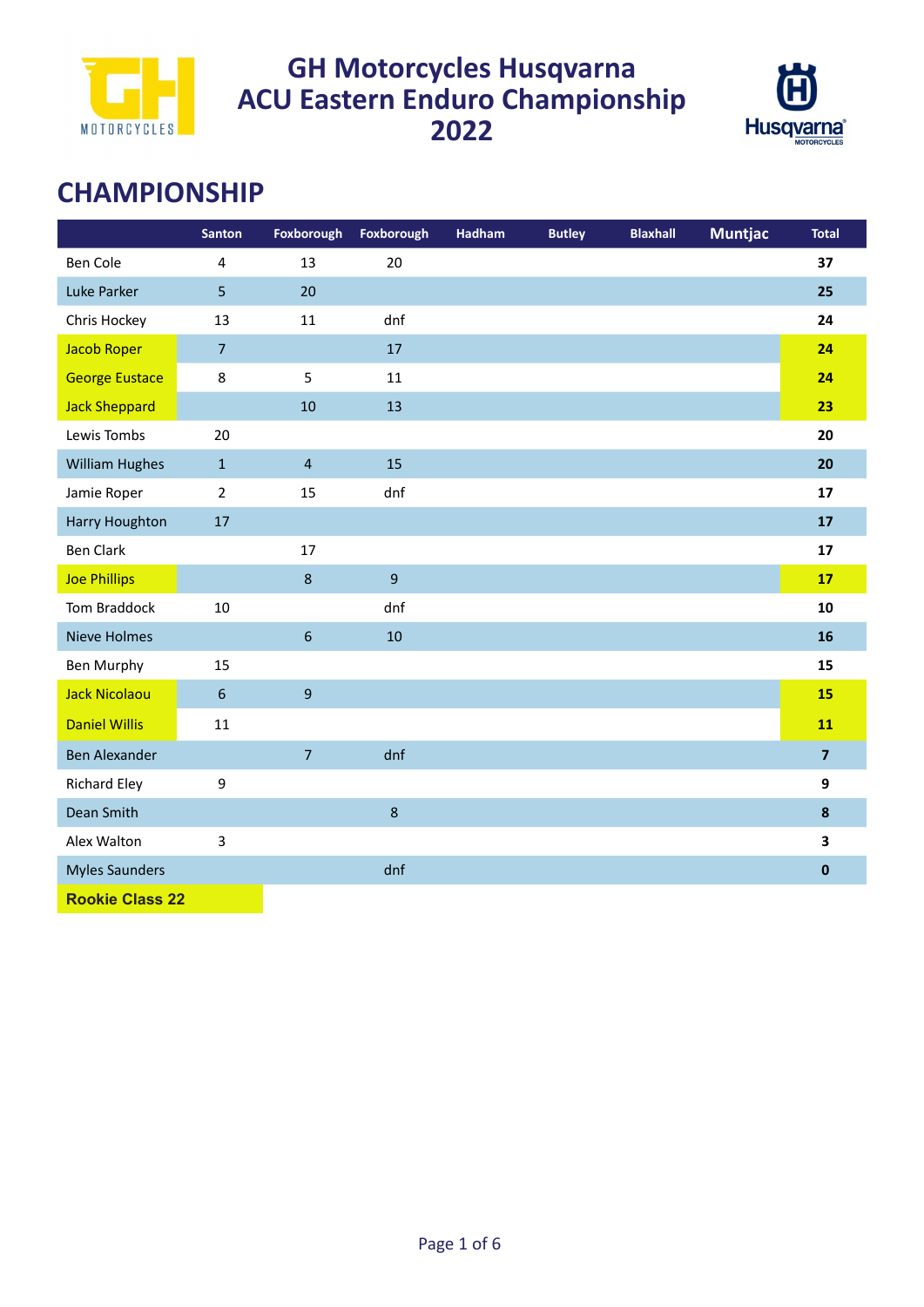



## **EXPERT**

|                       | <b>Santon</b>           | Foxborough              | Foxborough     | Hadham | <b>Butley</b> | <b>Blaxhall</b> | <b>Muntjac</b> | <b>Total</b>            |
|-----------------------|-------------------------|-------------------------|----------------|--------|---------------|-----------------|----------------|-------------------------|
| Joseph Hall           | 11                      | 20                      | 20             |        |               |                 |                | 51                      |
| James Yearley         | $\boldsymbol{9}$        | 13                      | 15             |        |               |                 |                | 37                      |
| Adam Durkin           | 5                       | 11                      | 17             |        |               |                 |                | 33                      |
| Shaun Leggett         | $\mathbf{1}$            | $17\,$                  | 11             |        |               |                 |                | 29                      |
| Aaron Coupland        | 20                      |                         |                |        |               |                 |                | 20                      |
| Douglas Lote          | $17\,$                  |                         |                |        |               |                 |                | 17                      |
| Tom Sargent           |                         | 10                      | $\overline{7}$ |        |               |                 |                | 17                      |
| lan Tutton            |                         | $\overline{7}$          | 9              |        |               |                 |                | 16                      |
| Hayden Maller         | 15                      |                         |                |        |               |                 |                | 15                      |
| <b>Jack Austin</b>    |                         | 15                      |                |        |               |                 |                | 15                      |
| Joe Henthorn          |                         | 8                       | 6              |        |               |                 |                | 14                      |
| <b>Mathew Harries</b> | 13                      |                         |                |        |               |                 |                | 13                      |
| Ed Pooley             |                         |                         | 13             |        |               |                 |                | 13                      |
| <b>Steven Cooper</b>  | $\overline{3}$          |                         | $\bf 8$        |        |               |                 |                | 11                      |
| Adam James            | 10                      |                         |                |        |               |                 |                | 10                      |
| Jack Edwards          | $\bf 8$                 | $\overline{2}$          |                |        |               |                 |                | 10                      |
| <b>Barnaby Knight</b> |                         |                         | 10             |        |               |                 |                | 10                      |
| <b>Dean Simes</b>     |                         | $\boldsymbol{9}$        |                |        |               |                 |                | $\overline{9}$          |
| Sam Nicholls          |                         | $\overline{\mathbf{4}}$ | 4              |        |               |                 |                | 8                       |
| Luke Lusher           | $\overline{7}$          |                         |                |        |               |                 |                | $\overline{\mathbf{z}}$ |
| Ross Taylor           | $\boldsymbol{6}$        |                         |                |        |               |                 |                | $\bf 6$                 |
| Gareth Lane           |                         | $6\,$                   |                |        |               |                 |                | $\boldsymbol{6}$        |
| Colin Brand           |                         | 5                       |                |        |               |                 |                | 5                       |
| <b>Ben Jones</b>      |                         |                         | 5              |        |               |                 |                | $\overline{\mathbf{5}}$ |
| Bruno Van Dyke        | $\overline{\mathbf{4}}$ |                         |                |        |               |                 |                | 4                       |
| Ben Roper             |                         | $\overline{\mathbf{3}}$ |                |        |               |                 |                | $\overline{\mathbf{3}}$ |
| Sam Holroyd           |                         |                         | 3              |        |               |                 |                | $\overline{\mathbf{3}}$ |
| <b>Adam Ranson</b>    | $\overline{2}$          |                         |                |        |               |                 |                | $\overline{2}$          |
| Scott Brassell        |                         | $\mathbf 1$             |                |        |               |                 |                | $\mathbf{1}$            |
| Albert Van Dyke       |                         | <b>DNF</b>              |                |        |               |                 |                |                         |

Toby Morley from Championship - No points for 2022 Jack Berry from Championship - No points for 2022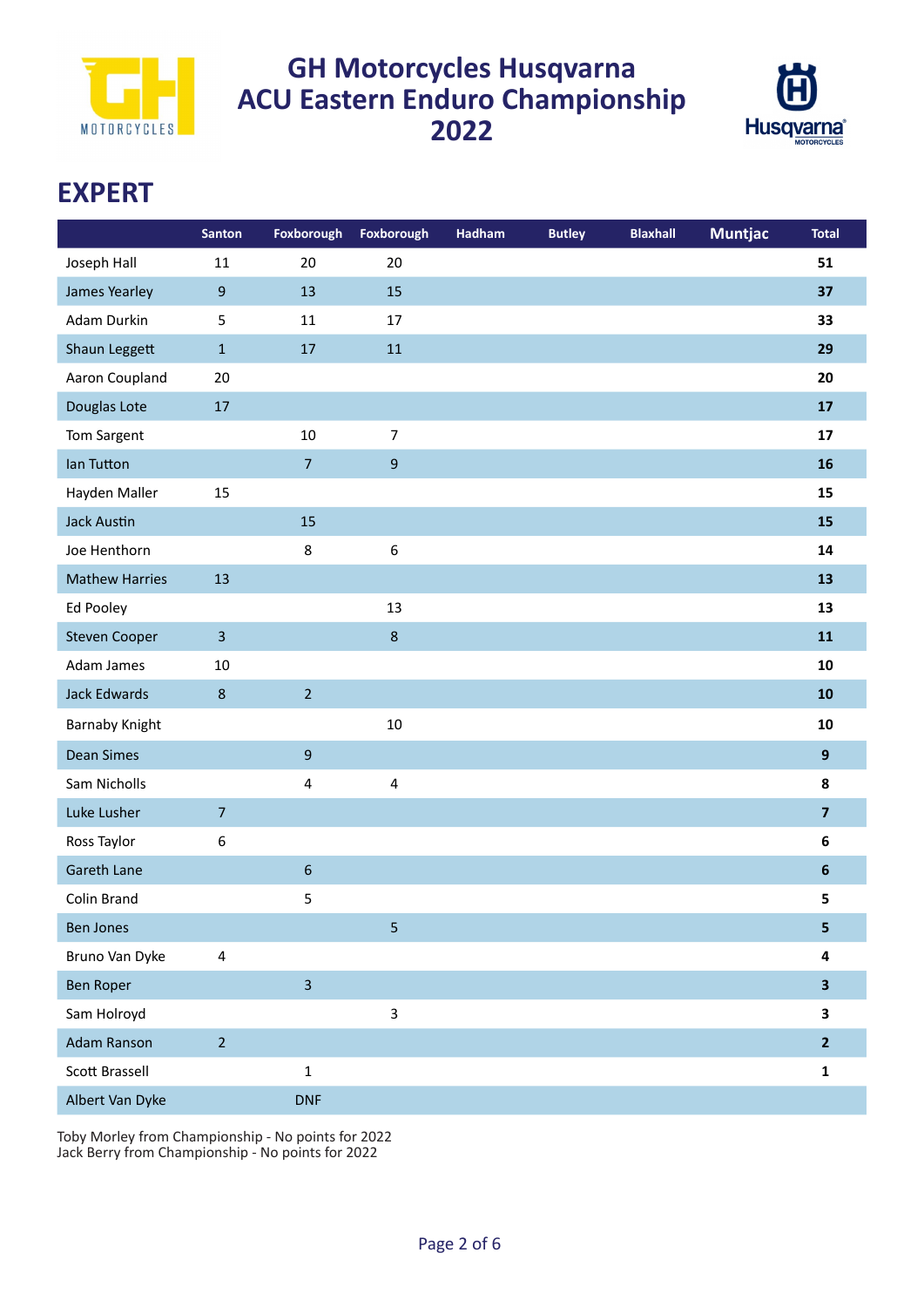



## **CLUBMAN**

|                       | <b>Santon</b>  | Foxborough              | Foxborough              | Hadham | <b>Butley</b> | <b>Blaxhall</b> | <b>Muntjac</b> | <b>Total</b>            |
|-----------------------|----------------|-------------------------|-------------------------|--------|---------------|-----------------|----------------|-------------------------|
| Robert Armitage       | $\,8\,$        | 17                      | 20                      |        |               |                 |                | 45                      |
| Lloyd Barker          |                | 11                      | 17                      |        |               |                 |                | 28                      |
| Lewis Holmes          | 15             |                         | 10                      |        |               |                 |                | 25                      |
| Jonathan Finch        | $6\,$          | $\,8\,$                 | $\boldsymbol{9}$        |        |               |                 |                | 23                      |
| Jake Purcell          | 20             |                         |                         |        |               |                 |                | 20                      |
| Max Ager              |                | 20                      |                         |        |               |                 |                | 20                      |
| Sion Evans            | 17             |                         |                         |        |               |                 |                | 17                      |
| <b>Gus Oblein</b>     | $\overline{2}$ | 13                      |                         |        |               |                 |                | 15                      |
| Ben Jones             |                | 15                      |                         |        |               |                 |                | 15                      |
| Charlie Aldridge      |                |                         | 15                      |        |               |                 |                | 15                      |
| <b>Rhdan Rees</b>     | 13             |                         |                         |        |               |                 |                | 13                      |
| <b>William Belton</b> |                | $\sqrt{6}$              | $\overline{7}$          |        |               |                 |                | 13                      |
| <b>Thomas Parker</b>  |                |                         | 13                      |        |               |                 |                | 13                      |
| <b>Bryce Hagger</b>   |                | $\overline{\mathbf{3}}$ | 10                      |        |               |                 |                | 13                      |
| Oliver Brinkley       |                |                         | $11\,$                  |        |               |                 |                | 11                      |
| <b>Joel Tett</b>      | 11             |                         |                         |        |               |                 |                | 11                      |
| <b>Freddie Davis</b>  | 10             |                         |                         |        |               |                 |                | 10                      |
| Jonathan Masters      |                | 10                      |                         |        |               |                 |                | 10                      |
| Danny Gagg            | 9              |                         |                         |        |               |                 |                | 9                       |
| <b>Archie Gunton</b>  |                | $\boldsymbol{9}$        |                         |        |               |                 |                | $\overline{9}$          |
| <b>Billy Sargent</b>  |                | $\mathbf 1$             | $\bf 8$                 |        |               |                 |                | 9                       |
| <b>Jack Klimowicz</b> | $\overline{7}$ |                         |                         |        |               |                 |                | $\overline{7}$          |
| Mason Miller          |                | $\boldsymbol{7}$        |                         |        |               |                 |                | $\overline{\mathbf{z}}$ |
| <b>Daniel Hills</b>   | $\overline{4}$ | $\overline{2}$          |                         |        |               |                 |                | 6                       |
| Scott Sloane          |                |                         | 6                       |        |               |                 |                | 6                       |
| G. Whittingham        | 5              |                         |                         |        |               |                 |                | 5                       |
| <b>Archie Peters</b>  |                | $\mathsf S$             |                         |        |               |                 |                | 5                       |
| <b>Ben Towner</b>     |                |                         | 5                       |        |               |                 |                | 5                       |
| Michael Wilson        |                | $\sqrt{4}$              |                         |        |               |                 |                | 4                       |
| Daniel Dyer           |                |                         | $\overline{\mathbf{4}}$ |        |               |                 |                | $\overline{\mathbf{4}}$ |
| <b>Brad Armstrong</b> | $\overline{3}$ |                         |                         |        |               |                 |                | 3                       |
| Sam Hilton            |                |                         | $\overline{\mathbf{3}}$ |        |               |                 |                | $\overline{\mathbf{3}}$ |
| Lee Clifford          |                |                         | $\overline{2}$          |        |               |                 |                | $\overline{2}$          |
| Joseph Blacker        |                |                         | $\mathbf{1}$            |        |               |                 |                | $\mathbf{1}$            |
| David Woods           | $\mathbf 1$    |                         |                         |        |               |                 |                | $\mathbf{1}$            |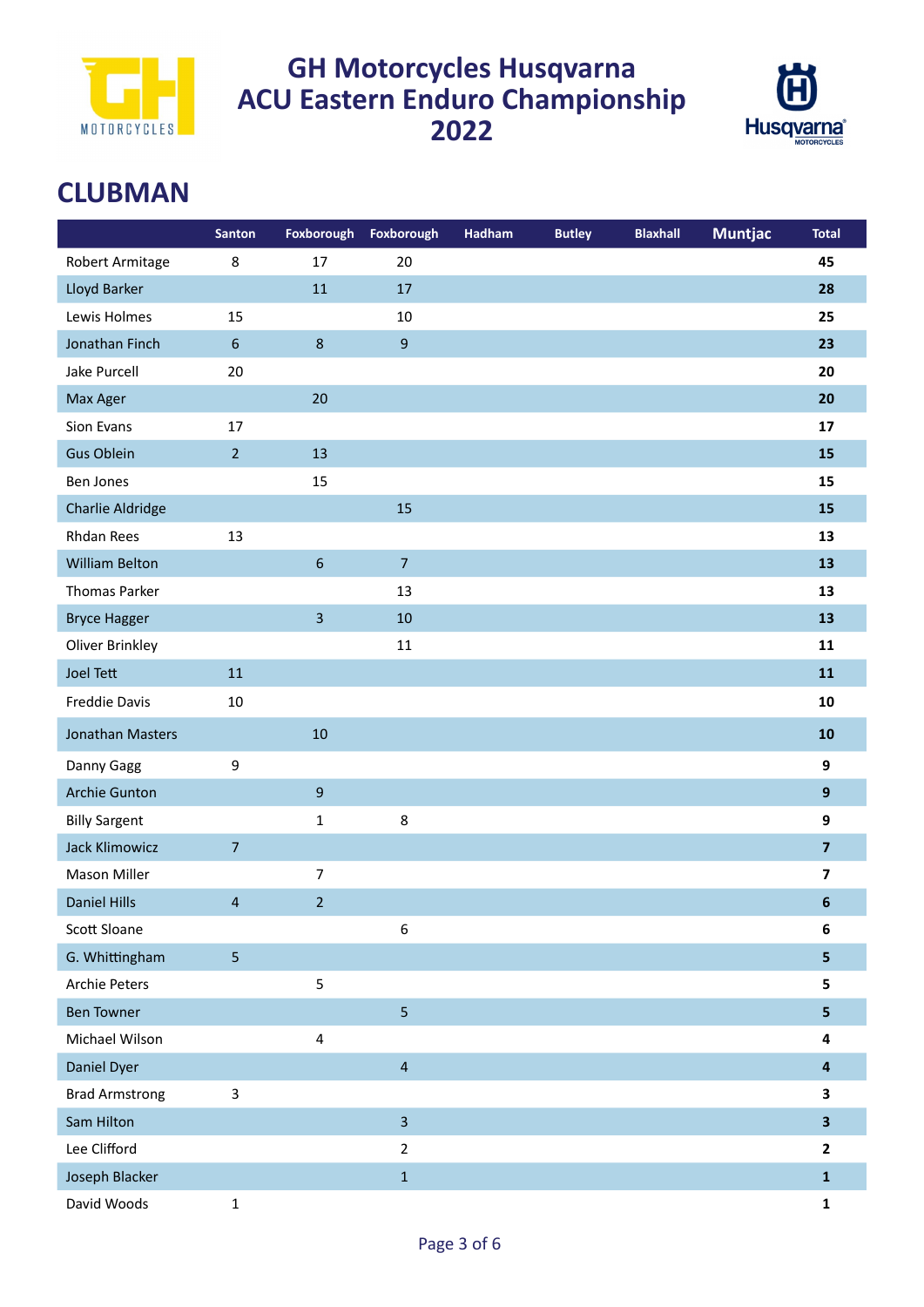



# **EXPERT OVER 40**

|                   | <b>Santon</b>  |    | Foxborough Foxborough | Hadham | <b>Butley</b> | <b>Blaxhall</b> | <b>Muntjac</b> | <b>Total</b>     |
|-------------------|----------------|----|-----------------------|--------|---------------|-----------------|----------------|------------------|
| Paul Spurgeon     | 13             | 20 | 20                    |        |               |                 |                | 53               |
| Philip Roper      | 10             |    | 20                    |        |               |                 |                | 30               |
| Jason Naruszewicz | 8              |    | 17                    |        |               |                 |                | 25               |
| Julian Harvey     | 20             |    |                       |        |               |                 |                | 20               |
| John Shirt        | 17             |    |                       |        |               |                 |                | 17               |
| Chris Tett        | 15             |    |                       |        |               |                 |                | 15               |
| Philip Waldron    |                |    | 15                    |        |               |                 |                | 15               |
| Jonathan Pearson  | 11             |    |                       |        |               |                 |                | 11               |
| Simon Beken       | 9              |    |                       |        |               |                 |                | $\boldsymbol{9}$ |
| David Coles       | $\overline{7}$ |    |                       |        |               |                 |                | $\overline{7}$   |
| Lawrence Catt     | 6              |    |                       |        |               |                 |                | $\bf 6$          |
| Nicholas Barrett  | 5              |    |                       |        |               |                 |                | 5                |
| Darren Nicolaou   | 4              |    |                       |        |               |                 |                | 4                |
| Paul Owen         | 3              |    |                       |        |               |                 |                | 3                |
| Keith Redman      | 2              |    |                       |        |               |                 |                | $\mathbf{2}$     |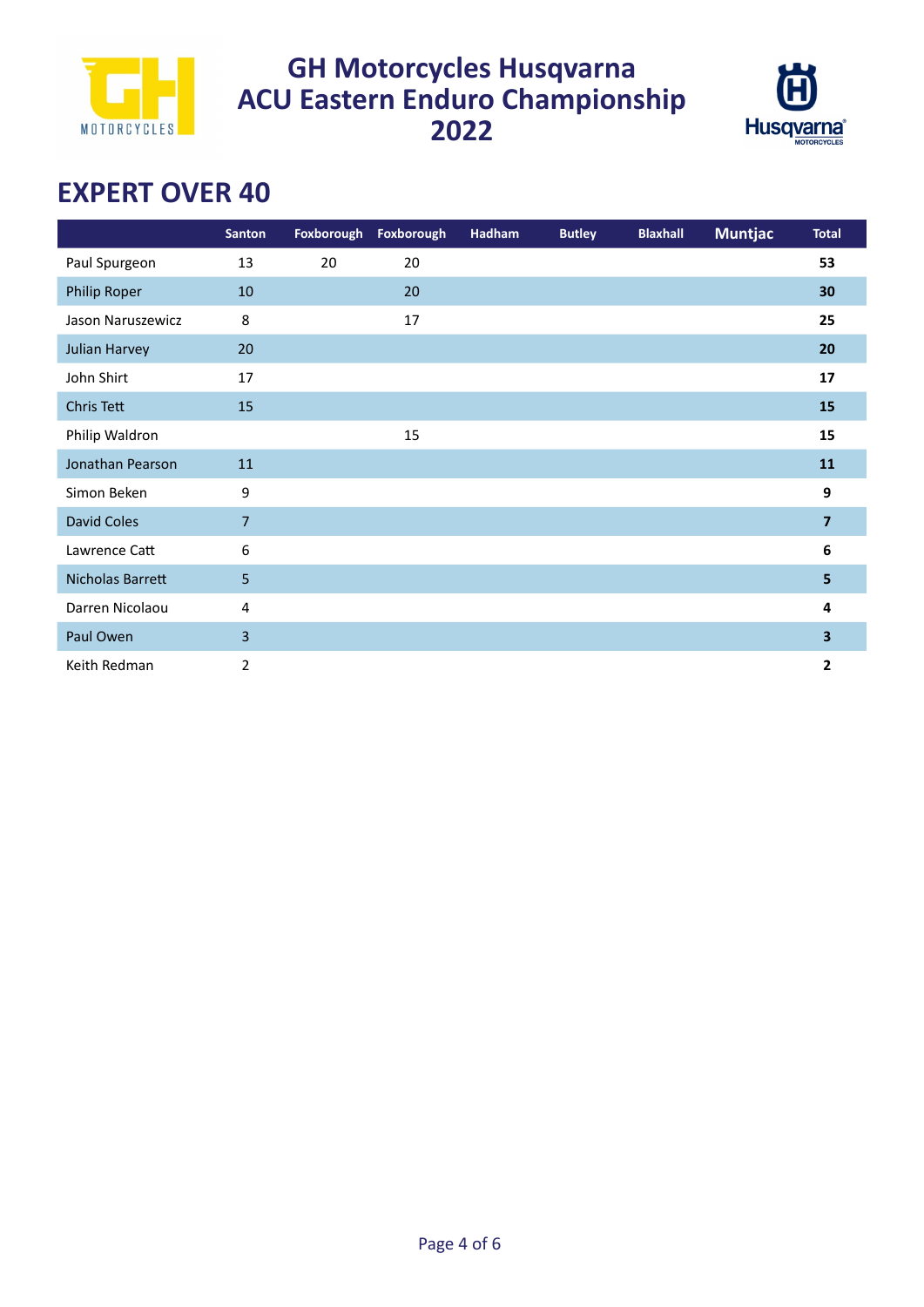



## **CLUBMAN OVER 40**

|                       | <b>Santon</b>    | Foxborough | Foxborough | Hadham | <b>Butley</b> | <b>Blaxhall</b> | <b>Muntjac</b> | <b>Total</b>   |
|-----------------------|------------------|------------|------------|--------|---------------|-----------------|----------------|----------------|
| Jason Green           | $10\,$           | 20         | 17         |        |               |                 |                | 47             |
| <b>Simon Davies</b>   | $9$              | 17         | 20         |        |               |                 |                | 46             |
| Spencer Newland       | 20               | $11\,$     |            |        |               |                 |                | 31             |
| Jason Carsboult       |                  | 15         | 15         |        |               |                 |                | 30             |
| Raymond Otaka         | 15               | 13         |            |        |               |                 |                | 28             |
| William Lloyd         | 17               |            |            |        |               |                 |                | 17             |
| David Griffiths       | $\boldsymbol{6}$ |            | 11         |        |               |                 |                | 17             |
| Phillip Waldron       | 13               |            |            |        |               |                 |                | 13             |
| <b>Thomas Morris</b>  |                  |            | 13         |        |               |                 |                | 13             |
| <b>Ben Hovell</b>     | $11\,$           |            |            |        |               |                 |                | 11             |
| Chris Welch           |                  | 10         |            |        |               |                 |                | 10             |
| <b>Richard Keeble</b> |                  | 9          |            |        |               |                 |                | 9              |
| Mark Howell           | 8                |            |            |        |               |                 |                | 8              |
| Paul Scott            | $\overline{7}$   |            |            |        |               |                 |                | $\overline{7}$ |
| Carl Lawrence         | 5                |            |            |        |               |                 |                | 5              |
| James Davey           | 4                |            |            |        |               |                 |                | 4              |